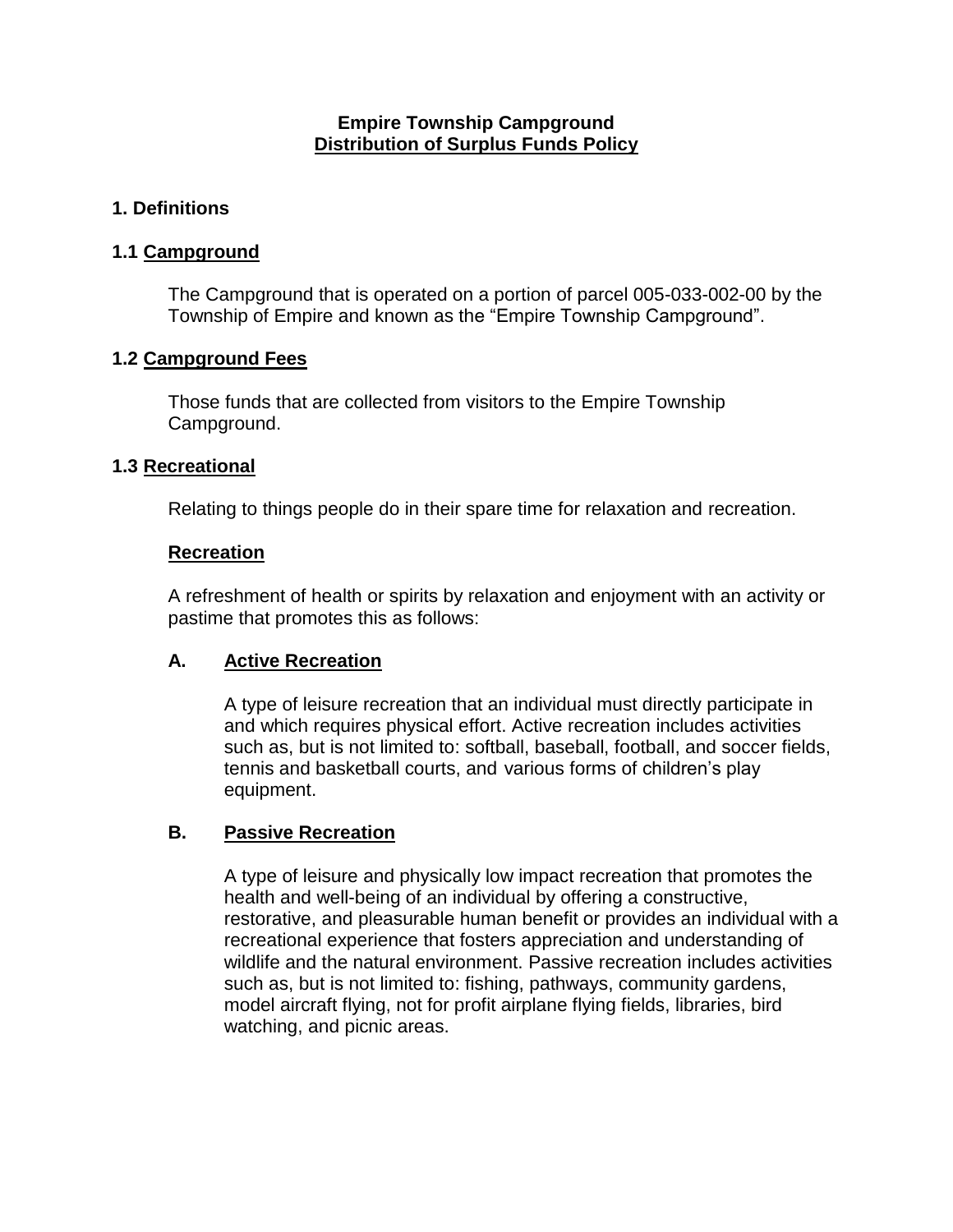#### **1.4 Surplus Funds**

Surplus funds are the sum of Campground Fees that exceed the costs of upkeep, operation, improvement, and contingency funds of the Empire Township Campground and the William B. Bolton Empire Airport.

#### **2. Policy for Distribution of Surplus Funds**

- **2.1** Surplus funds may be distributed by decision of the Empire Township Board for recreational projects within the Township.
- **2.2** In order to ensure that funds are distributed in a way that is compliant with the laws of the State of Michigan, and to best protect the Township from liability, a project must meet the following requirements to be eligible to receive surplus funds:
	- **A.** The project must be open to the public, and must provide a benefit that is available to all residents of Empire Township.
	- **B.** The project must be recreational as defined in Section 1.3 A. or 1.3 B.
	- **C.** The Township must have an ownership interest in the land or project. A leasehold interest will satisfy this requirement.
	- **D.** The recipient must agree that the Township assumes no liability for the improvement, and the recipient must list the Township as an additional insured on the landowner's insurance policy.
	- **E.** The Township will not be responsible for maintenance of equipment installed or any component of a project, unless otherwise agreed to by the Township.
	- **F.** The attached *Empire Township Campground Surplus Funds Application*  must be submitted to the Empire Township Board. If a project is approved for surplus funds, the application signed, by both the applicant and the Township Board Supervisor, together with any other associated written terms and conditions regarding the project, will be recognized as the official agreement between the applicant and Township for the distribution of surplus funds.

Policy adopted by the Empire Township Board on: January 9, 2018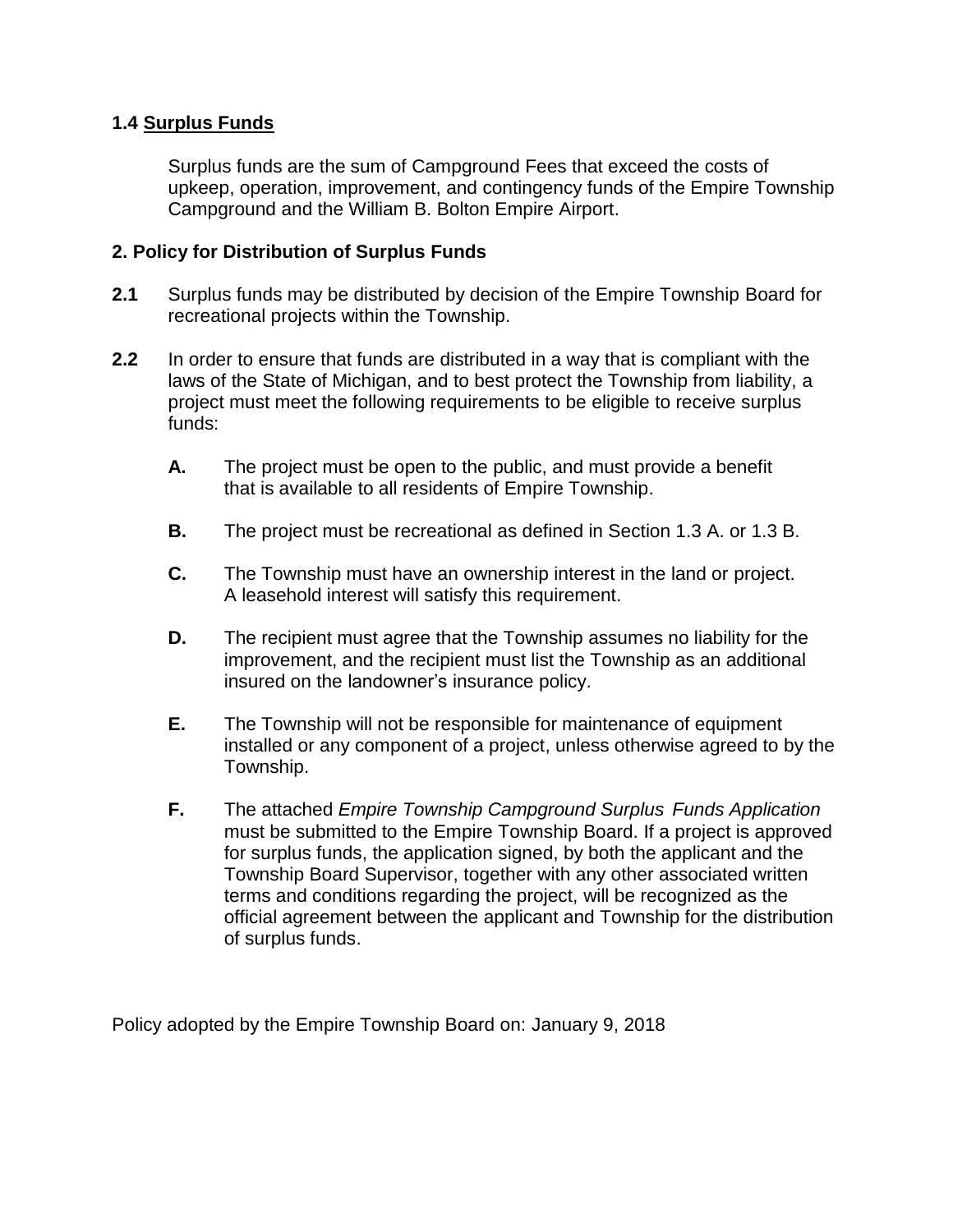## Empire Township<br>P.O. Box 234 Empire, Michigan 49630<br>Leelanau County

# **Empire Township Campground<br>Surplus Funds Application**

| 1.) |              |                                         |  |                                                                                                                                                                                           |  |  |  |  |
|-----|--------------|-----------------------------------------|--|-------------------------------------------------------------------------------------------------------------------------------------------------------------------------------------------|--|--|--|--|
|     | Address:     |                                         |  |                                                                                                                                                                                           |  |  |  |  |
|     |              |                                         |  |                                                                                                                                                                                           |  |  |  |  |
|     |              |                                         |  |                                                                                                                                                                                           |  |  |  |  |
|     |              |                                         |  |                                                                                                                                                                                           |  |  |  |  |
|     |              |                                         |  |                                                                                                                                                                                           |  |  |  |  |
| 2.) | residents):  |                                         |  | Brief Description of Recreational Project (Include statement how project will benefit Empire Township<br>,我们就会在这里的,我们就会在这里的时候,我们就会在这里的时候,我们就会在这里,我们就会在这里的时候,我们就会在这里,我们就会在这里的时候,我们就会在这里,我们 |  |  |  |  |
|     |              |                                         |  |                                                                                                                                                                                           |  |  |  |  |
|     | Fiscal Data: | Total Project Cost:                     |  | Amount Requested: \$_______________ (Funds are distributed only by receipt of invoice)                                                                                                    |  |  |  |  |
|     |              | Township Ownership Interest in Project: |  |                                                                                                                                                                                           |  |  |  |  |
|     |              |                                         |  |                                                                                                                                                                                           |  |  |  |  |
| 5.) |              |                                         |  | Other Pertinent Information Regarding Project for Township Board Approval:                                                                                                                |  |  |  |  |